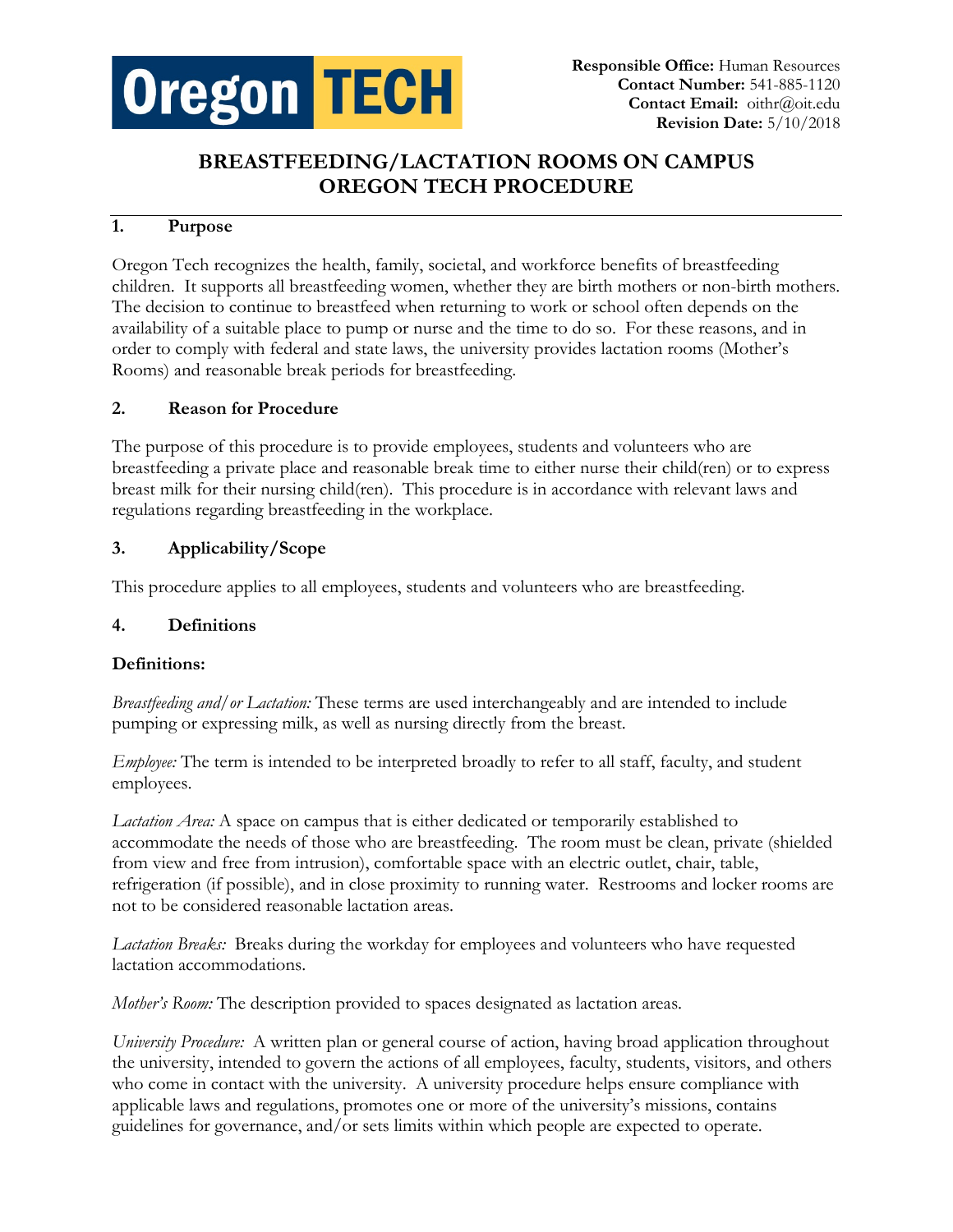### **5. Procedures**

#### **Procedure Details**

Breastfeeding students, employees and volunteers shall not be asked to provide medical documentation related to the need to breastfeed their children. Students and employees are responsible for clearly informing their instructors or supervisors that they need breaks for breastfeeding and for using breastfeeding breaks in an appropriate manner. The Office of Human Resources can provide guidance to supervisors and instructors on breastfeeding breaks.

Employees may request reasonable lactation breaks during work hours for breastfeeding. Supervisors and employees should work together to establish reasonable, flexible, and mutually agreeable times each day that do not unduly disrupt normal business activities, instruction, or clinical services.

Employees who are comfortable doing so may use their assigned private office as a designated lactation space. Windows in offices may be temporarily covered during breaks. At the request of the fire marshal, windows may not be permanently covered as this could pose a life/safety issue in the event of an emergency.

It can be a violation of a person's rights to deny the right to breastfeed. Any concerns about compliance with this policy should be referred to the Office of Human Resources.

Mother's Rooms are shared spaces, which are for use by breastfeeding mothers. Please respect the privacy of other's by always knocking before entering, labeling the door as occupied and reporting any concerns to the building manager. Upon request door hangers for office doors and Mother's Rooms doors are available.

#### **Campus Contacts and Mother Room Locations**

Contact information for employees and supervisors:

[Sarah Henderson,](mailto:sarah.henderson@oit.edu) Benefits Consultant, 541-885-1028 Boeing Site: [Marcus Harrell,](mailto:Marcus.Harrell@oit.edu) Program Representative, 425-965-9707 Chemeketa Site: [Tina Clarke,](mailto:Tina.clarke@oit.edu) Academic Program Director, 503-584-7102

Contact information for Students:

Klamath Falls Campus: [Holly Anderson,](mailto:holly.anderson@oit.edu) Associate Director, Campus Life, 541-885-1389 Portland-Metro Campus: [Trish Hower,](mailto:trish.hower@oit.edu) Operations Manager, 503-821-1291

Current Mother's Room Locations:

Klamath Falls Campus: Semon Hall, Room 120; Owens Hall, Room 127 (temporary through June 30, 2018); College Union, Non-Traditional Student Lounge; and Dow E336A.

Portland-Metro Campus: 2nd Floor, Room R252A

Boeing Site, contact Marcus Harrell for location and access

Chemeketa Site, contact Tina Clarke for location and access

2 – Breastfeeding/Lactation Rooms On Campus version date: 5/10/18